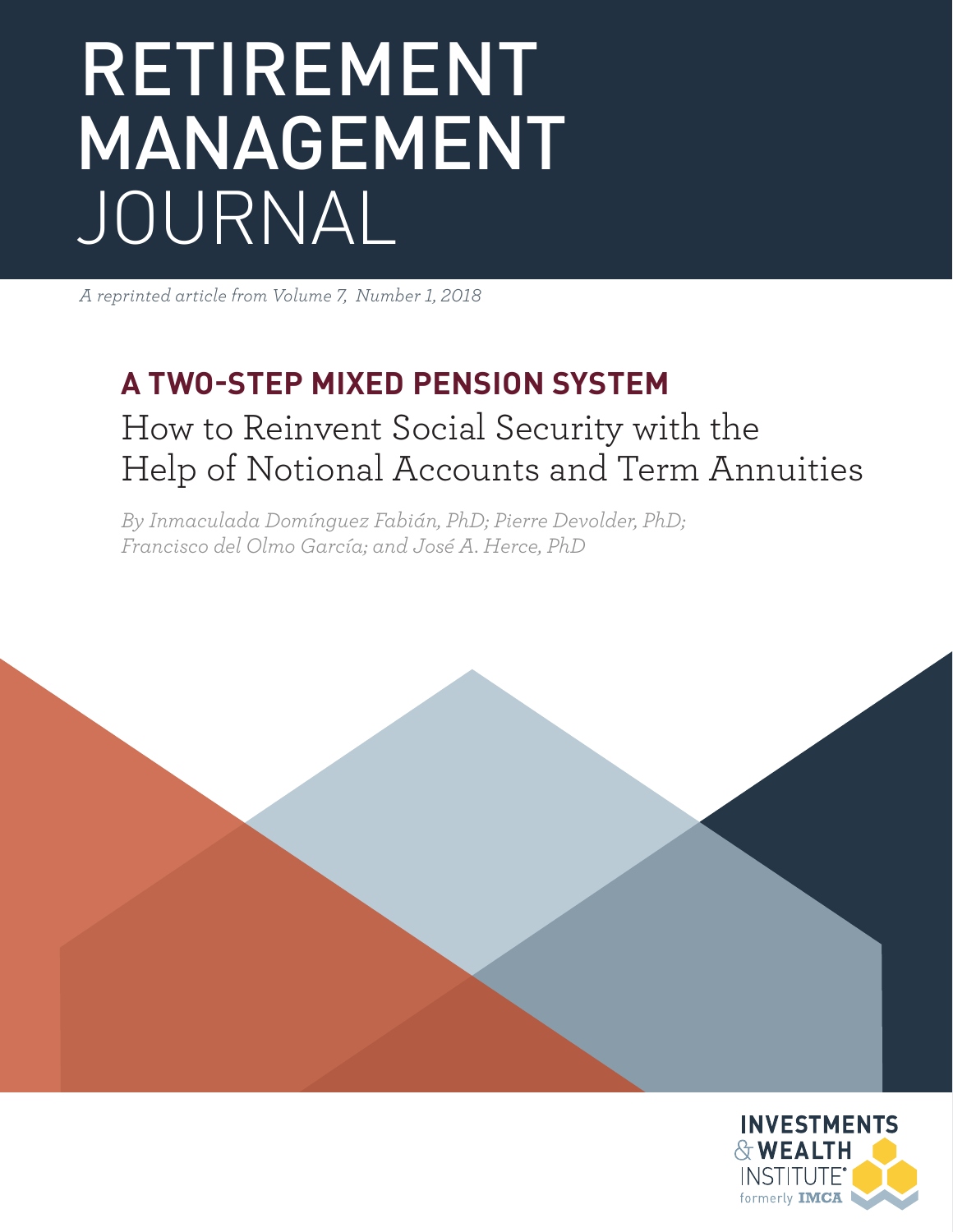#### **VOLUME 7 NUMBER 1 2018**

### **A TWO-STEP MIXED PENSION SYSTEM**

## How to Reinvent Social Security with the Help of Notional Accounts and Term Annuities

*By Inmaculada Domínguez Fabián, PhD, Pierre Devolder, PhD, Francisco del Olmo García, and José A. Herce, PhD*

#### **ABSTRACT**

The change in economic and sociodemographic reality, characterized by a continuous increase in longevity, the consequences of the economic crisis, and the lack of adequate adjustments of social security retirement pension systems everywhere, entails risks for workers and the social security systems themselves. Many reforms of public pension systems have been carried out in recent years, based on modifying system parameters and structural changes. Some reforms aim at increasing capitalization in the determination of the final pension through a life annuity to complement the public retirement pension as a second retirement income. Against the background of the change of agents' behaviors throughout the life cycle and the presence of an adverse selection problem in the annuities market, we describe in this paper a two-step mixed pension system that tries to solve the pressure that increasing longevity is putting on pension schemes to provide adequate and sustainable pensions for all. In our two-step mixed system, when workers reach their ordinary retirement age they receive a term annuity generated by their previous capitalized savings to be replaced by a social security defined contribution (DC) pure life annuity when the so-called grand age is reached. The analysis is carried out from an individual perspective, through the internal rate of return (IRR) that workers will receive after ordinary retirement in both schemes compared with the one they would get with the same contributions in the current situation. We also analyze some possible transition strategies to the new system.

#### **INTRODUCTION**

The objective of social security systems can be defined as protecting workers against old age and related risks, with which they cannot cope individually. Globally, conventional mixed pension systems are based, at least, on a two-pillar structure with a first pillar being the conventional social security, pay-as-you-go (PAYG) scheme that provides a public retirement pension that is complemented with the

second pillar being a life annuity, generated by a fully funded, employer-sponsored scheme.

In many countries, though not necessarily the United States, a third pillar based on individual savings allows workers to expect another life annuity from a fully funded pension plan (or from other savings alternatives). In the United States, by contrast, the three-pillar structure includes Social Security, a public or private defined benefit (DB) plan that typically provides a life annuity, and an employer-sponsored DC plan in which employees define their contributions to the plan but not necessarily the benefit amount nor a specific retirementincome product or strategy.

In recent years, however, fewer and fewer workers—at least in the United States—have a DB plan and there is effectively only a two-pillar pension system: Social Security and DC plans in which the individual may or may not choose to use a life annuity for all or part of their retirement-income plan. It is also common for U.S. retirees to use systematic withdrawals from their retirement accounts based on individual savings.

Ultimately, each country has its own mix of schemes in varying proportions so that the resulting replacement ratios that can be attributed to each scheme also differ. What is common to all systems everywhere is that all benefits are received during the entire retirement period in a mostly simultaneous and sometimes complementary way. We will name this type of conventional complementary system the "standard system" in our analysis.

Thus, many countries have included the complementarity of public and private pensions in their pension systems, seeking that the income social security grants to pensioners, coming from the PAYG system, be supplemented with income generated by a private defined-contribution-funded system (Herce et al. 2017).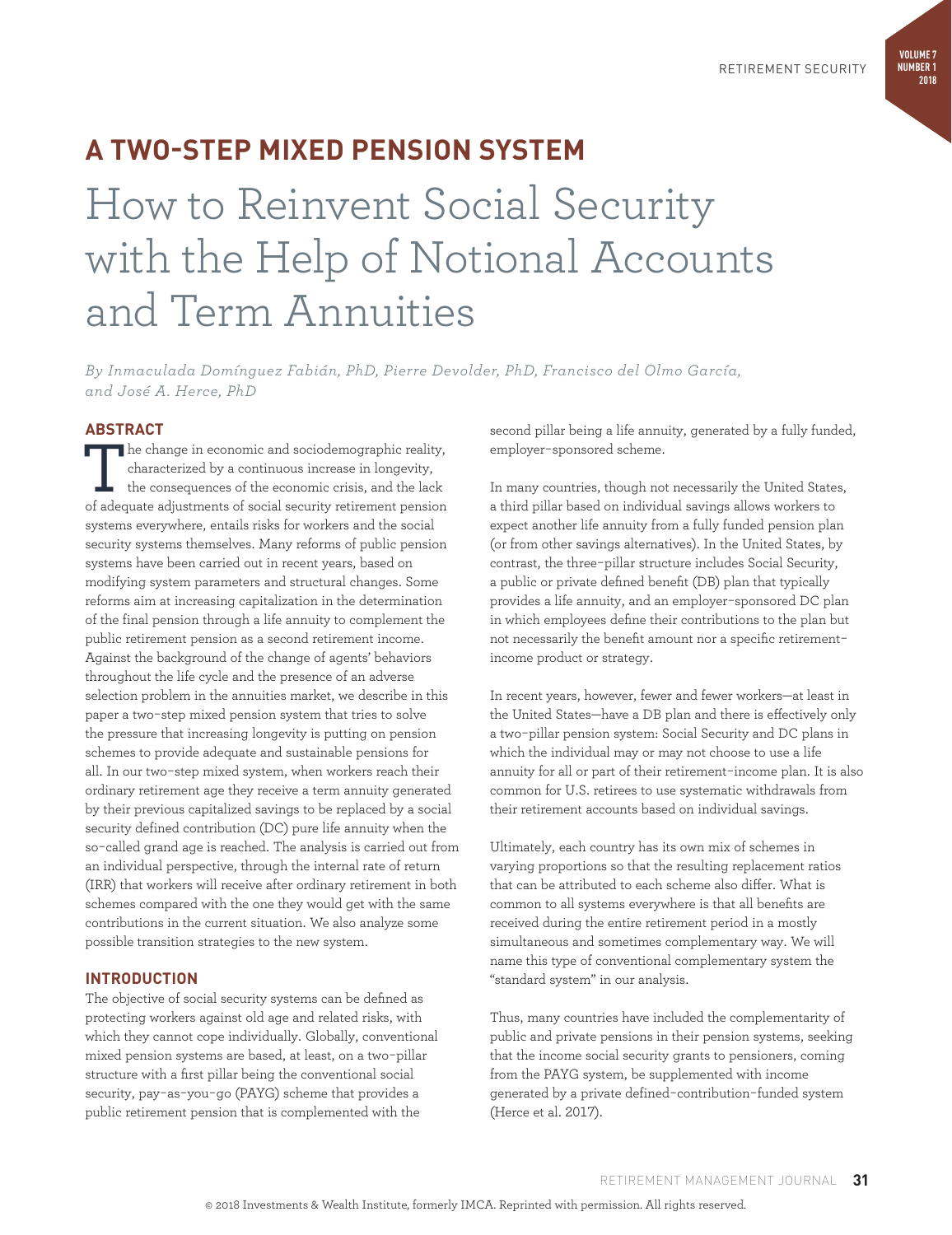**VOLUME 7 NUMBER 1 2018**

> For income security reasons, the income that complements the public system should be a life annuity similar in amount to social security benefits (Galdeano et al. 2018). This obliges the providers of the product and/or the benefit holders to be strongly exposed to longevity risk, because as life expectancy increases regularly in most countries, the value of the periodic income will be reduced, given the premium paid *ex ante* by the beneficiary. It is therefore necessary to make a relevant saving effort, a careful planning of such effort, and a sound risk assessment to adequately complement for life and the equally life-long provision of social security, from retirement age to death.

> Mitchell et al. (1999) show that life annuities in the United States are between 15 and 25 percent lower, in terms of wealth obtained, than those purchased using overall population mortality tables. Finkelstein and Poterba (2000) also show that life annuities in the United Kingdom, which are taken out by sixty-five-year-old men, are between 10 percent and 15 percent lower, in terms of wealth obtained, than those purchased using ordinary overall population mortality tables. Note that the problem that occurs when adverse selection and overweighted mortality combine in the case of life annuities is reduced significantly in the case of term annuities.

> We can say that this standard system suffers several problems. First, annuities entail a severe problem of adverse selection (see Blake et al. 2008; Domínguez et al. 2018; Herce and del Olmo 2013; Whitehouse and Zaidi 2008; Morales and Larraín 2017), and thus they become unduly expensive. On the other hand, the kind of longevity insurance offered by social security is unsustainable, because the system has barely changed the retirement age since its creation, when life expectancy at birth was around forty years, and around ten years at age sixty-five.

> In this paper we present what we call a two-step mixed pension system, in which contributions are paid as in the standard system but benefits are received by steps: a DC term annuity from retirement until what we call grand age (the "old age" that historical social security systems fixed at inception) and a social security notional defined contribution (NDC)<sup>1</sup> life annuity afterward.2 Thus, a two-step mixed pension system is based on a deferred foundation in which both benefits, obtained from the term annuity and from the notional DC annuity, never are received at the same time. In fact, benefits from personal savings start to work from the moment of retirement until the grand age, because they don't have to guard against longevity in the same way that current alternatives such as Qualified Longevity Annuity Contracts (QLAC) must. On the other hand, from the grand age moment, an annuity is paid by the social security pillar based on active workers' contributions.

The two-step pension system solves two major problems: the adverse selection problem in private pensions and the pension adequacy problem in public pensions. Social security, in particular, will continue to be PAYG-based, but it will have to pay actuarially adjusted benefits for a shorter period, thus managing more efficiently the longevity risk and reaching sustainability.

As previously noted, workers' and employers' contributions are assumed to be the same as in the standard model, while benefits since retirement are restricted to be at least as good as in the standard model. Our quest is therefore for those conditions under which retirees improve under the two-step system with respect to the standard system.

The two-step mixed pension system is based on the need to adapt pension schemes (public and private) to the longevityinduced behaviors of individuals,<sup>3</sup> and responds to those financial needs that workers cannot cope with individually.

#### **DESCRIPTION OF THE TWO-STEP MIXED PENSION SYSTEM**

Pension systems are structured in two main flows: During the contribution phase, individuals contribute a part of their salary until retirement age. During the retirement stage, they receive a total lifetime pension from the system, generated from retirement until death. This general scheme runs everywhere, regardless of the system, either as a pure public PAYG system, a funded system, or a mixed system.

Taking into account the demographic risks and the fact that most of the implemented reforms seek to make the system sustainable, mainly through reduction in the amount of pensions, this implies a problem of adequacy of benefits and, therefore, a strong risk of impoverishment for retired people.

The two-step system that we propose considers a period of active life, from the beginning of working life to the moment of retirement (chosen with sufficient flexibility); and a retirement period that is divided into two steps: one from ordinary retirement age to the grand age and another one from that grand age until the individual's death.

During the active stage, contributions will be paid both to a DC-funded scheme and to a reinvented NDC social security scheme. It is important to mention that, in our analysis, these levels of contributions will be the same in the two-step system as in the standard system. Thus, the annual contribution made by individuals is divided into two parts:

A A part of the contribution generates a term actuarial income that the worker will receive from the moment he or she retires to the grand age.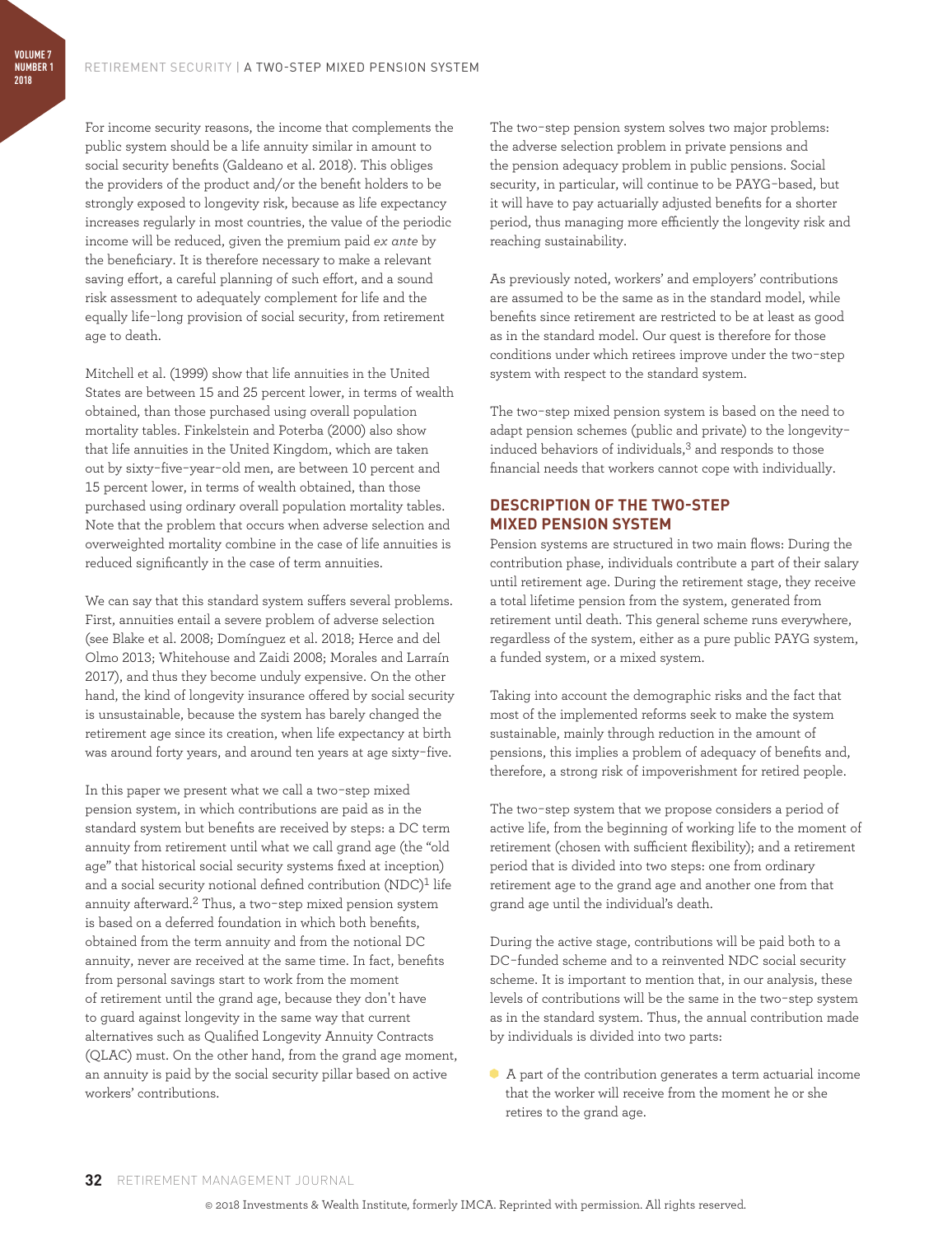A The other part of the contribution finances a pension generated by a social security scheme based on NDC accounts, consisting of a life annuity that pays a monthly income from the grand age until the individual's death.

Therefore, when people retire in the two-step mixed system, they will receive a term income, based on capitalization rules, from the retirement age they have freely chosen until the grand age, after which they will receive a retirement pension financed through an NDC account PAYG method, until death.

Grand age will be fixed by law, while ordinary retirement age can be chosen (within limits) by workers. Some workers cannot keep their jobs beyond a certain age and may be forced to retire earlier, drawing on accumulated savings for their living until they reach grand age. These savings already will be there, because they were made compulsory during standard working ages by the design of the two-step system. The fact that ordinary retirement can be chosen adds efficiency to this decision by workers until social security intervenes.

This ordering of contribution and benefit flows solves several crucial aspects of the pension arithmetic and workers' behavior, namely:

- A During the first retirement step, between the ordinary retirement age and the grand age, a term annuity or retirement income based on private capitalization is paid. Because of this, each worker, duly informed and according to his or her long-term savings achieved, will be best positioned to choose the retirement age he or she wants.4 Temporary incomes ideally will be insured through actuarial products and, because they do not cover a lifetime period (but are limited up to the grand age), longevity risk gets effectively capped and efficiently covered until grand age. Term annuities are not designed to cover ordinary longevity risk, which increases enormously after grand age and which is, clearly, more expensive to hedge, so insuring longevity to that point increases the efficiency of the plan. During retirement phase one, from ordinary retirement age to grand age, there is only a unique benefit stemming out of accumulated savings. This entails the risk of capital loss of this fund at retirement. Because benefits must be insured, annuitants also could choose to insure capital accumulation during working years, obviously at a cost for the annuitant. Failing this, other mechanisms could be imposed upon savers to protect both assets and income after retirement. Flexible retirement is also a way to protect against capital losses.
- Secondly, during phase two, which occurs between the grand age and the death event, retired people receive a retirement pension from social security, which, by definition,

is structured by an annuity obtained with strict actuarial criteria. As a reminder, this pension is financed through the PAYG method and the scheme in this second step is equivalent to a public system with notional DC individual accounts, namely a NDC scheme.

This way of presenting the sequence of contributions and benefits combined in time, is what allows us to talk about the reinvention of social security (Herce and del Olmo 2013).

If this kind of radical reform were to be adopted, it would be important to warn workers and the general public that the retirement income to be received after ordinary retirement until grand age is not a social security benefit. This benefit stems out of a previous saving effort that has been imposed upon workers for decades under certain conditions. This also would prevent political manipulation of such a reform because it makes perfect information about every worker's achieved saving level available, allowing them to decide their optimal retirement age based on their own circumstances. Explaining the role that a reinvented social security plays in a two-step system and the crucial distinction between ordinary retirement age and grand age is not a trivial effort, and it would involve a significant communication effort by the government. Above all, it is crucial to be able to explain to society how expensive and tricky it is to insure against longevity when longevity turns extreme for so many.

Figure 1 compares the standard model with the two-step mixed system that we propose. It shows the contributions and benefits for each scheme in a crude illustration of the actual numbers we have assumed for the standard system. It also shows the rearrangements that contributions and benefits must undergo in order to implement the two-step idea without net losses for individuals.

#### **STANDARD SYSTEM VERSUS TWO-STEP SYSTEM**



*Source: Authors' calculations*

**Figure 1**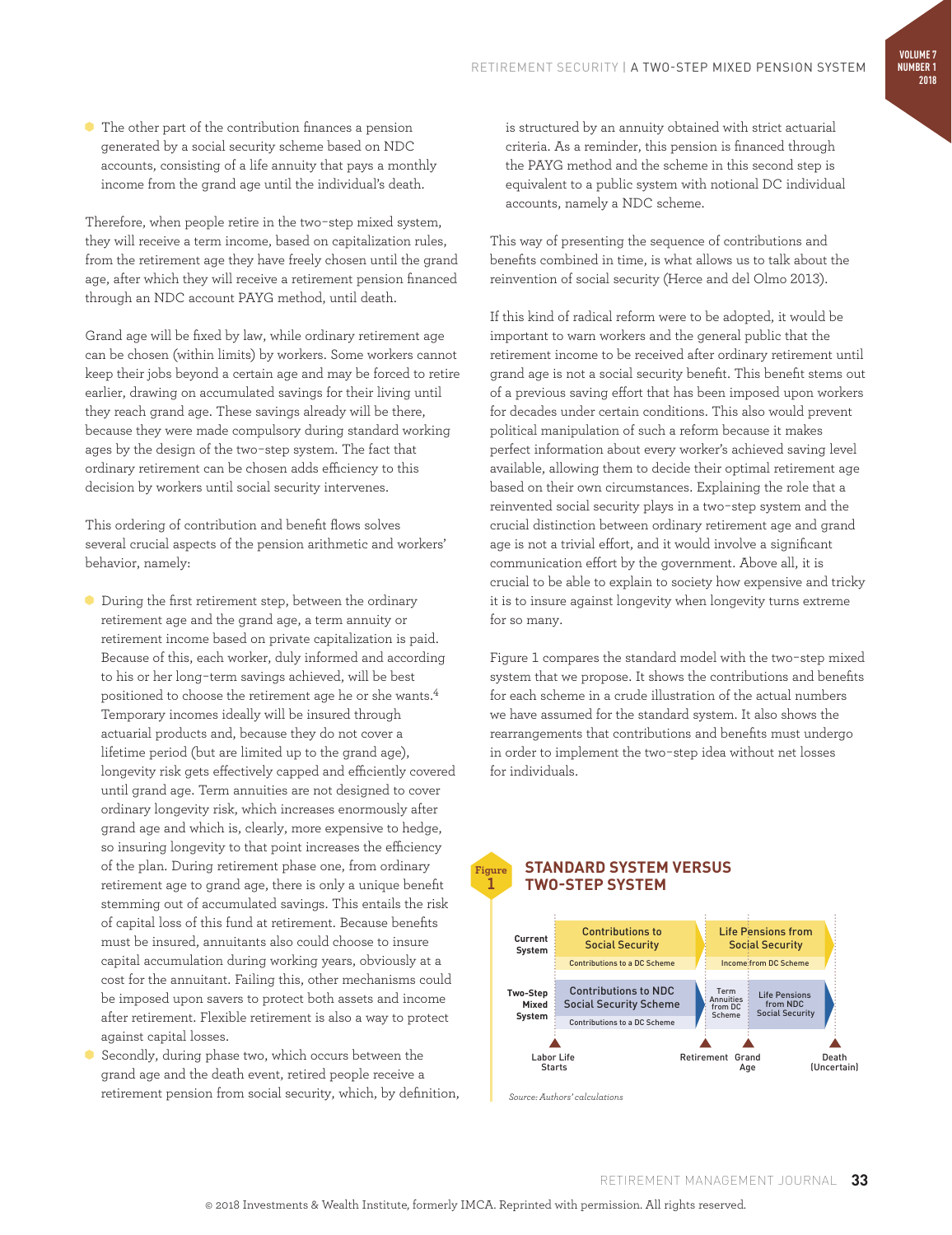#### **COMPARATIVE ANALYSIS OF THE STANDARD SYSTEM AND THE TWO-STEP SYSTEM IN TERMS OF INDIVIDUAL FINANCIAL SOLVENCY**

There are two basic periods: capital accumulation, which goes from  $x_0$  (age of access to a first job) to  $x_r$  (retirement age) and the period of decumulation, which takes place from *xr* to ω.

Consider the following:

- $\bullet$  Funded capital  $C_F^{\chi_r}$  can be supplemented with other wealth sources—a house, for instance. Individuals decide the financial strategy depending on their previous saving decisions.
- A In the two capital computations, actuarial tables haven't been used. These will be used for computing benefits after retirement age *xr* .
- A This analysis assumes an overlapping generations model with four periods, where steady state is defined as:  $x_0 = x_{r-1}$ ,  $x_q = x_{r+1}$  and  $\omega = x_{q+1}$

#### ACCUMULATION PERIOD

Through a mixed system structured by an NDC and by a funded pillar (FDC), with the same accumulation period for the standard system and in the two-step system. Both systems share the following information:

 $\pi_N$  = Contribution rate in NDC pillar.

- $\pi_F$  = Contribution rate in funding pillar.
- $C_F^{\,x_r}$  = Funded capital obtained through the FDC pillar at retirement age *xr*
- $C_N^{x_r}$  = Notional capital obtained through the NDC at retirement age *xr*

These capitals are respectively given by:

a. Notional Part (NDC):

$$
C_N^{x_r} = \sum_{x=x_0}^{x_{r-1}} \pi_N \times W(x) \times (\Pi_{y=x}^{x_{r-1}} (1+r_y))
$$
 (1)

Where:

 $W(x)$  = Salary at age *x* 

 $r_y$  = Notional rate applied at age *y* (between *y* and  $y + 1$ )

For initial wage  $W(x_0) = 1$  and *r* the notional rate of the NDC,  $\beta$  the constant inflation rate, and  $k$  the increase salary rate we have:

$$
C_N^{x_r} = \pi_N \left[ (1+r)^2 + (1+\beta) \times (1+k) \times (1+r) \right] \tag{2}
$$

For the canonical choice (steady state)  $(1+r) = (1+d) \times (1+\beta)$ ,

Where:

*d* is the rate of demographic increase.

b. Funded part (FDC):

$$
C_F^{x_r} = \sum_{x=x_0}^{x_{r-1}} \pi_F \times W(x) \times (\Pi_{y=x}^{x_{r-1}} (1+f_y))
$$
 (3)

Where:

 $W(x)$  = Salary at age *x* 

 $f_y$  = Financial rate of return at age *y* (between *y* and *y* + 1)

If *i* is the technical interest rate of the insurer:

$$
C_F^{x_r} = \pi_F \left[ (1+i)^2 + (1+\beta) \times (1+k) \times (1+i) \right] \tag{4}
$$

#### DECUMULATION PERIOD

In the standard system, each of the two capital amounts is converted into a pure life annuity, following the NDC technique or the funding insurance technique. In the two-step system, the funded capital is converted into a term annuity, which will provide retirement income between the retirement age *xr* and the grand age  $x_q$ , being the notional capital deferred until age *xg* and then converted into a life annuity, and a proper social security pension, between grand age *xg* and death.

In relation to mortality, a few other hypotheses are needed:

- 1. We have not assumed mortality before retirement age.
- 2. We have assumed that, after retirement, *p* is the probability of survival from retirement age to grand age.
- 3. We have assumed that the mortality rate used by the insurer is given by  $p^* = p \times (1 + \alpha)$  with  $\alpha > 0$  and  $\alpha$  being a safety coefficient. Loading applied by the insurer (commission) on life annuity is *g*.

The price of the life annuity (indexed) is then given by:

$$
\alpha_{x_r}^F = \frac{1}{1-g} \times \left[1 + \frac{p(1+\alpha)(1+\beta)}{(1+i)}\right]
$$

#### *Standard system*

In the standard system, total retirement income is generated by two different life pensions, one coming from funded scheme and the other coming from the NDC Social Security scheme.

a. The funded part in the standard system:

First pension benefit at retirement age is:

$$
R_{F}^{x_{r}} = \frac{C_{F}^{x_{r}}}{\alpha_{x_{r}}^{F}}; R_{F}^{x_{r}} = \pi_{F} \times \frac{[(1+i)^{2} + (1+\beta) \times (1+k) \times (1+i)]}{\frac{1}{1-g} \times \left[1 + \frac{p(1+\alpha)(1+\beta)}{(1+i)}\right]}
$$
(5)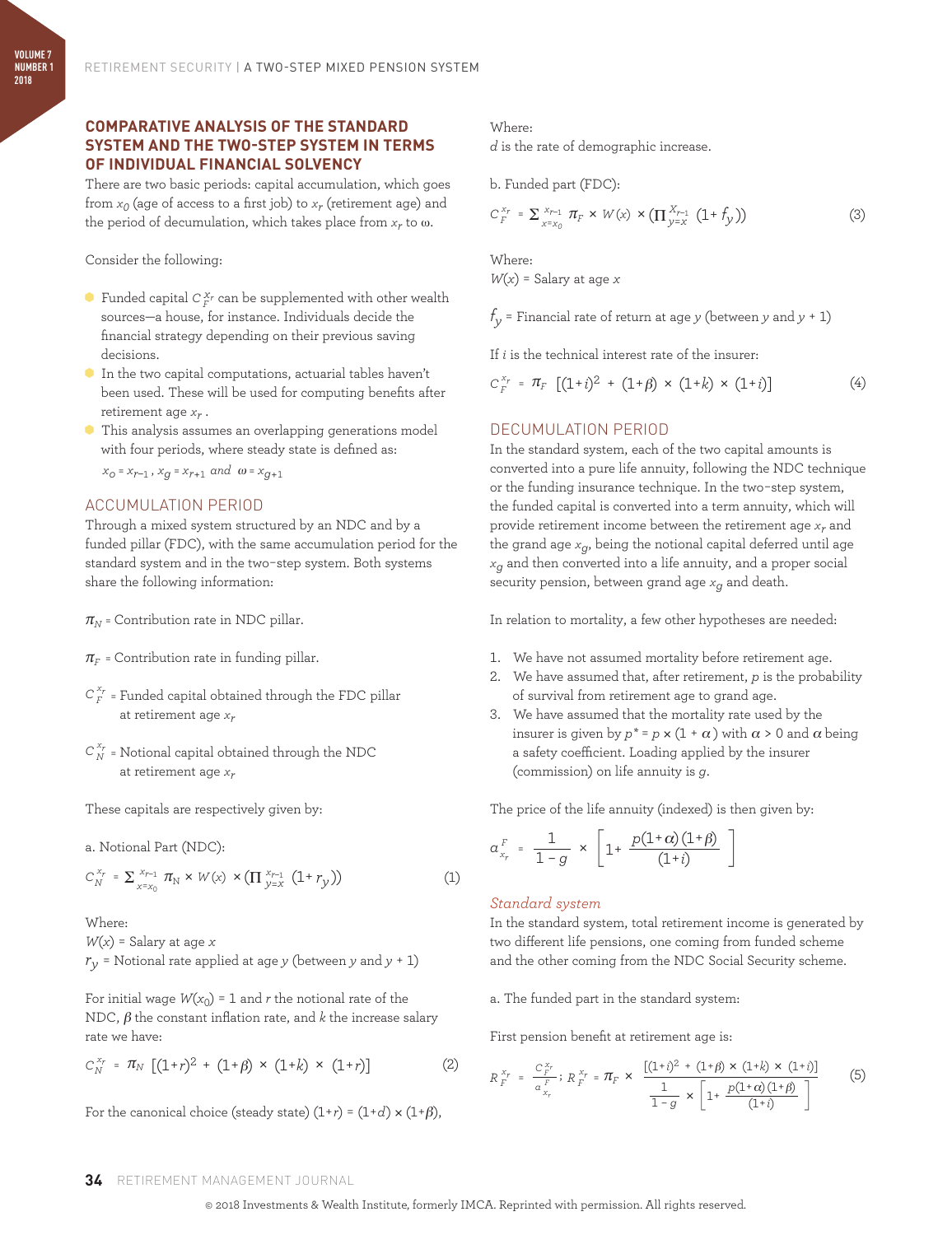The next pension is computed with the following expression:

$$
R_F^{x_{r+1}} = R_F^{x_r} \times (1+\beta) \tag{6}
$$

b. The notional part in the standard system:

$$
R_N^{x_r} = \pi_N \times \frac{[(1+r)^2 + (1+\beta) \times (1+k) \times (1+r)]}{1+p \frac{1+\beta}{1+r}}
$$
 (7)

The next pension is computed with the following expression:

$$
R_N^{x_r+1} = R_N^{x_r} \times (1+\beta)
$$
 (8)

#### *Two-step system*

In the two-step system, there are also two pension flows, one coming from the funded pillar and received from  $x_r$  to  $x_q$  and another one coming from the NDC pillar that is received from *xg* to death.

a. Founded part (at retirement age) in the two-step system:

$$
R_F^{*x_r} = \pi_F \times \frac{[(1+i)^2 + (1+\beta) \times (1+k) \times (1+i)]}{\frac{1}{1-g}}
$$
(9)  

$$
R_N^{*x_r} = 0
$$

b. Notional part (at grand age) in the two-step system where the notional capital at grand age becomes:

$$
C_N^{x_g} = C_N^{x_r} \times \frac{1+r}{p}
$$
  
=  $\pi_N \times \frac{1+r}{p} \times [(1+r)^2 + (1+\beta) \times (1+k) \times (1+r)]$   
 $R_N^{*x_g} = \pi_N \times \frac{1+r}{p} \times [(1+r)^2 + (1+\beta) \times (1+k) \times (1+r)]$  (10)  
 $R_X^{*x_g} = 0$ 

Table 1 shows the pension computations in each system.

We now compare both systems, from an individual point of view, though the internal rate return (IRR).

In the standard system, the IRR is solution of the following equation:

$$
C = C_N + C_F = R^{x_r} + \frac{p}{1 + IRR} \times R^{x_{r+1}}
$$
 (11)

The solution is given by:

$$
IRR = \frac{p \times R^{x_r} (1+\beta)}{C - R^{x_r}}
$$

In the two-step system, we have:

$$
C = C_N + C_F = R^{*x_r} + \frac{p}{1 + IRR^*} R^{*x_{r+1}}
$$
\n(12)

#### **PENSIONS IN EACH SYSTEM IN THE OVERLAPPING GENERATION MODEL WITH FOUR PERIODS, AND WITH STEADY STATE**

| Age             | <b>Pensions</b><br>in the Standard<br><b>Complementary System</b> | <b>Pensions</b><br>in the<br><b>Two-Step System</b> |  |
|-----------------|-------------------------------------------------------------------|-----------------------------------------------------|--|
| $x_r$           | $R_{F}^{x_r}$ + $R_{N}^{x_r}$ = $R_{Y}^{x_r}$                     | $R^{*x_r}_{F}$                                      |  |
| $x_g = x_{r+1}$ | $(R_{F}^{x_r} + R_{N}^{x_r})(1+\beta) = R^{x_r+1}$                | $R_{N}^{*x}g$                                       |  |

*Source: Authors' calculations*

The solution is given by:

$$
IRR* = \frac{p \times R^{*x_{r+1}}}{C - C_F}
$$

**Table 1**

> And the main question is how to compare these two IRRs. So, we will try to find conditions under which the two-step system IRR\* is higher than standard IRR.

Assuming capital amounts at retirement are known, it is not necessary to work with the contribution rate, so we can concentrate on what happens only after retirement provided capitals in both situations are the same.

First, sensibility analysis is the best way to compare the interest rate *i* and the notional rate *r*. So, we consider the following cases:

Case 1. **Without management fees in funding and using the same survival probabilities in the notional and the funding cases.**

$$
IRR^* > IRR \text{ if and only if: } \frac{p \times R^{*x_r+1}}{C - C_F} > \frac{p \times R^{x_r} (1+\beta)}{C - R^{x_r}}
$$
  
Or:  $R^{*x_r+1} (C - R^{x_r}) > R^{x_r} (1+\beta) (C - C_F)$ 

Taking into account the following values:

a. 
$$
R_N^{*x_r+1} = C_N \times \frac{1+r}{p}
$$
  
b.  $R^{x_r} = R_F^{x_r} + R_N^{x_r} = \frac{C_F}{\left(1+p\frac{1+\beta}{1+t}\right)} + \frac{C_N}{\left(1+p\frac{1+\beta}{1+t}\right)}$ 

We obtain:

$$
C_N \ \frac{1+r}{p} \left[ C_F \ + \ C_N - \frac{C_F}{1+p} \ - \frac{C_N}{1+p} \ \frac{1+p}{1+r} \right] \!\! > \!\! \left( \! \frac{C_F}{1+p} \ + \frac{C_N}{1+p} \ \frac{1+p}{1+r} \right) \! \left( \! 1+p \right) \! C_N
$$

Or:

$$
\frac{1+r}{p} \left[ C_F \frac{p \frac{1+\beta}{1+\beta}}{1+p \frac{1+\beta}{1+\beta}} + C_N \frac{p \frac{1+\beta}{1+\beta}}{1+p \frac{1+\beta}{1+\beta}} \right] > \left( \frac{C_F}{1+p \frac{1+\beta}{1+\beta}} + \frac{C_N}{1+p \frac{1+\beta}{1+\beta}} \right) (1+\beta) \tag{13}
$$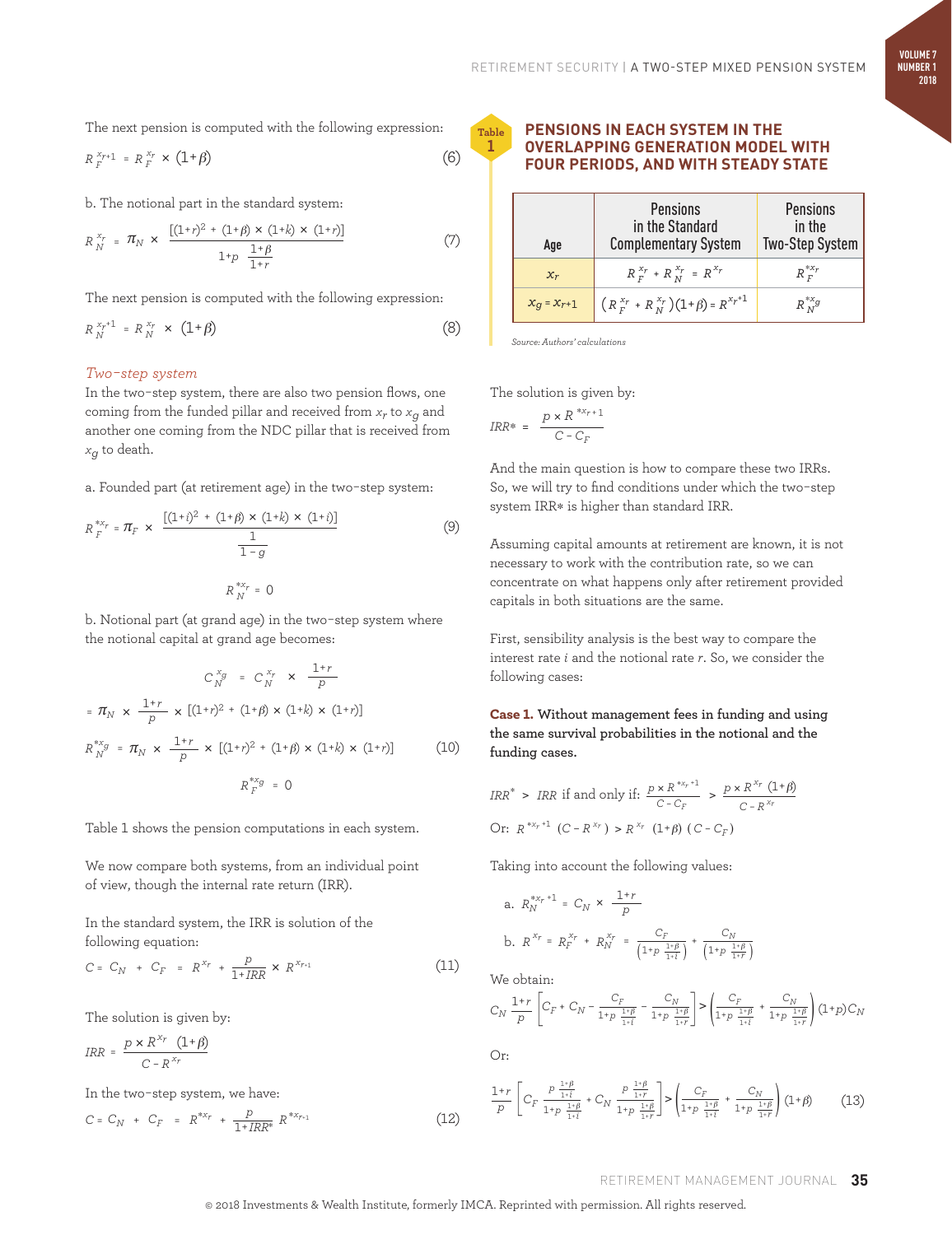Finally:

$$
\frac{C_F \frac{1+r}{1+i}}{1+p \frac{1+\beta}{1+i}} + \frac{C_N}{1+p \frac{1+\beta}{1+i}} > \frac{C_F}{1+p \frac{1+\beta}{1+i}} + \frac{C_N}{1+p \frac{1+\beta}{1+i}}
$$
(14)

Getting the final condition that:

$$
\frac{1+r}{1+i} > 1\tag{15}
$$

for the two-step IRR to be larger than the classical IRR.

Result 1. **It can be appreciated that the relation between the IRR** will be independent of the proportion  $C_F/C_N$  and then, **without fees paid and using the same life table for notional and funding computations, in terms of IRR for both systems:**

If  $r > i$ , then the two-step system is better in terms of individual IRR.

If  $i > r$ , then the standard system is better in terms of individual IRR.

Case 2. **With management fees paid on the annuity and using different survival probabilities in the notional and the funding case.**

*i* ≠ *r* ; *p*∗ ≠ *p* ; *g* ≠ 0

The condition on the two IRRs is still the same:

 $R_N^{*x_r+1}$  (*C* – *R*<sup>*x<sub>r</sub>*</sup>) > *R*<sup>*x<sub>r</sub>*</sup> (1+*β*) (*C* – *C<sub>F</sub>*)

But the way to compute  $R^{x_r}$  is now different:

$$
R^{x_r} = R_r^{x_r} + R_N^{x_r} = \frac{C_r (1-g)}{1 + p^* \frac{1+\beta}{1+i}} + \frac{C_N}{1 + p^* \frac{1+\beta}{1+r}}
$$
(16)

Getting now:

$$
C_N \ \frac{1+r}{p} \left[ C_F + C_N - \frac{C_F(1-g)}{1 + p^* \ \frac{1+\beta}{1+i}} \ - \ \frac{C_N}{1 + p \ \frac{1+\beta}{1+r}} \right] > \left( \frac{C_F(1-g)}{1 + p^* \frac{1+\beta}{1+i}} + \frac{C_N}{1 + p \ \frac{1+\beta}{1+r}} \right) (1+p) \ C_N
$$

Or:

$$
\frac{1+r}{p}\left[C_F\times\frac{P^{*\frac{1+\beta}{1+\beta}+g}}{1+p^{*\frac{1+\beta}{1+\beta}}}+C_N\times\frac{P^{-\frac{1+\beta}{1+r}}}{1+p^{-\frac{1+\beta}{1+r}}}\right]>\left(\frac{C_F(1-g)}{1+p^{*\frac{1+\beta}{1+\beta}}}+\frac{C_N}{1+p^{-\frac{1+\beta}{1+r}}}\right)(1+\beta)
$$

Or:

$$
\frac{C_F\left(\frac{P^*}{P}\times\frac{1+r}{1+i}\left(1+\beta\right)+g\times\frac{1+r}{P}\right)}{\left(1+p^*\frac{1+\beta}{1+i}\right)}\,>\,\frac{C_F\left(1-g\right)\left(1+\beta\right)}{1+p^*\frac{1+\beta}{1+i}}\,
$$

Finally:

$$
\frac{p^*}{p} \times \frac{1+r}{1+i} \left(1+\beta\right) + g \times \frac{1+r}{p} > \left(1-g\right)\left(1+\beta\right) \tag{17}
$$

Or:  
\n
$$
\frac{p^*}{p} \times \frac{1+r}{1+i} > 1-g - \frac{g}{p} \times \frac{1+r}{1+\beta}
$$
\n(18)

If  $\frac{1+r}{1+i}$  >  $\frac{p}{p^*}$   $\left(1-g-\frac{g}{p} \times \frac{1+r}{1+\beta}\right)$ *p*  $\frac{g}{p}$   $\times$   $\frac{1+r}{1+\beta}$  then, the two-step system is better.

But if  $\frac{1+r}{1+i} < \frac{p}{p^*} \left( 1 - g - \frac{g}{p} \times \frac{1+r}{1+\beta} \right)$ *p*  $\frac{g}{p} \times \frac{1+r}{1+\beta}$  then, the standard system is better.

This can be written as a condition on the IRR as follows:

If 
$$
1+i > \frac{(1+r)\frac{p^*}{p^*}}{1-q-\frac{g}{p} \times \frac{1+r}{1+\beta}}
$$

Then, IRR in the standard system > IRR in the two-step system.

In particular, if 
$$
p^* > p
$$
 and  $g > 0$  then  $\partial_1 = \frac{p^*}{p} > 1$  and:  

$$
\partial_2 = \frac{1}{1 - g - \frac{g}{p} \times \frac{1 + r}{1 + \beta}} > 1
$$

So if  $1 + i > (1 + r) \times \partial_1 \times \partial_2$ , then, IRR of the standard system > IRR of the two-step system.

Result 2. **The** *i* **must be very large to compensate for extra longevity (to cope with adverse selection) and for the fees paid. The condition is independent of the relative level of the two capitals under both systems,** *CF* **and** *CN***.**

On the other hand, and although the results on IRRs are independent of the relative level of the capital, the two types of capital at retirement (notional capital, *CN*, and funding capital, *CF*) should be roughly equivalent to assure some continuity in the levels of retirement income during the transition from the funded income to the NDC income under the two-step system.

The condition is that:

$$
R^{*xg} = R^{*xg-1} (1+\beta)
$$
 (19)

And in the four-period model,  $x_g = x_r + 1$ :

$$
R^{*x_r} = C_F; R^{*x_{r+1}} = C_N \frac{1+r}{p}
$$
 (20)

The condition  $R^{*x_{r+1}} = R^{*x_r} (1+\beta)$  becomes:

$$
C_N \frac{1+r}{p} = C_F (1+\beta) \text{ or } \frac{C_F}{C_N} = \left(\frac{1+r}{1+\beta}\right) \left(\frac{1}{p}\right)
$$
 (21)

#### **36** RETIREMENT MANAGEMENT JOURNAL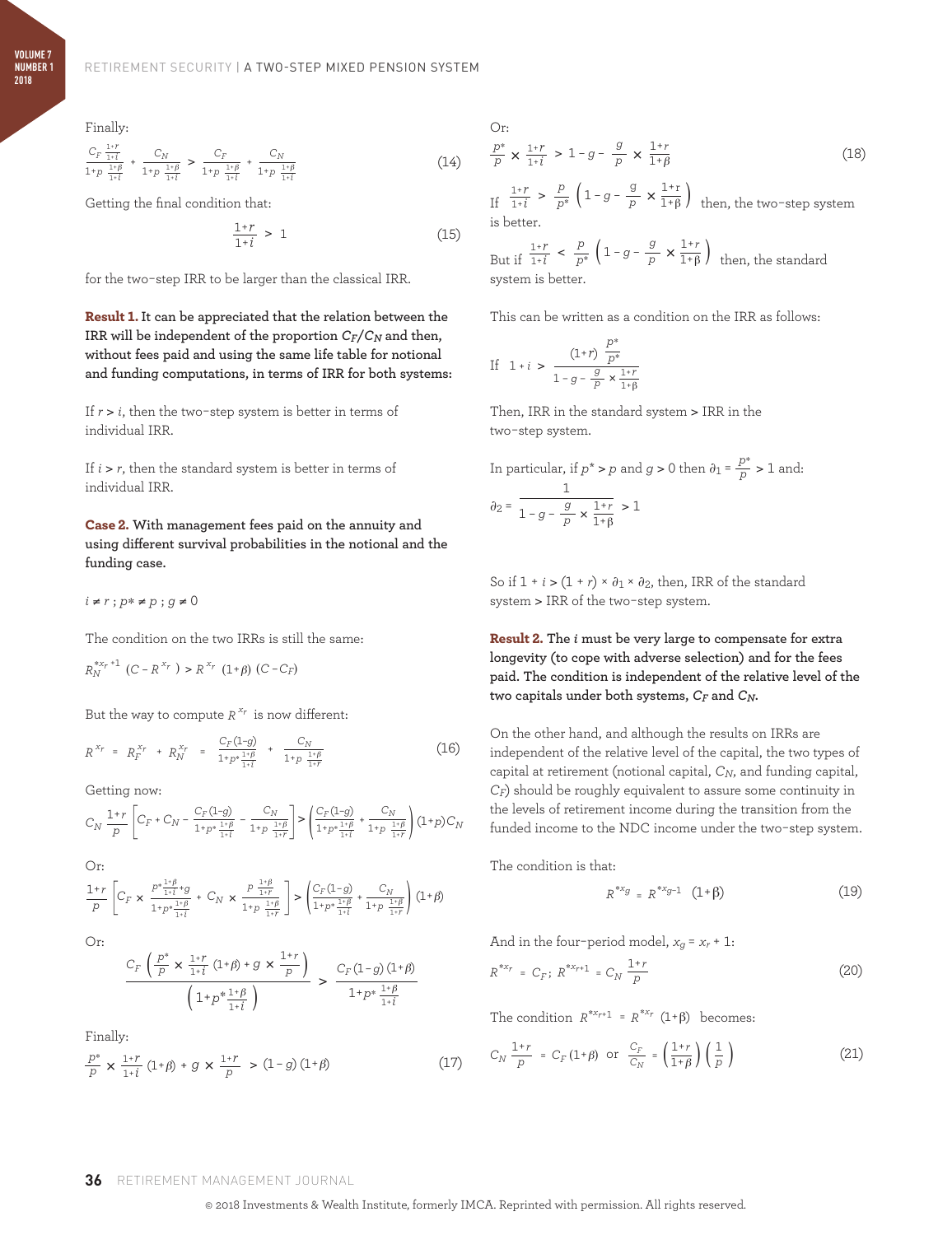**VOLUME 7 NUMBER 1 2018**

Result 3. **In the two-step system, if it is desirable to maintain continuity in pensions, the ratio set between the capital amount obtained by the funded pillar and the notional accounts pillar must be a function of the notional rate, the growth of wages, and the probability of survival.**

#### **EMPIRICAL ANALYSIS**

The conclusions obtained above will be matched with two examples. The following graphics show IRR change in relation with the changes in other parameters. Table 2 shows the basic parameters.

**Case 1.** Without considering fees in the funding and using the same life expectancy as the notional and the funding with the interest rate *i* different from notional rate *r*.

**Case 2.** It is interesting to explore the general case with fees included in the funding and using the different life table from the notional and the funding with interest rate *i* different from notional rate *r*.

Case 1 is shown in figure 2. We use different values of *i* to show the effect on IRR in the standard system and in the two-step system. The IRR of the standard system is higher than the IRR in the two-step system only when the interest rate exceeds the value of the notional rate. This extreme case, however, is not realistic.

Case 2 is shown in figure 3. Using different interest rate values, and verifying that even in cases where the interest rate is higher than the notional rate, the IRR of the two-step system can be higher than the IRR of the standard system. Only in cases in which the interest rate is more than twice the notional rate, the IRR of the standard system is higher.

From an individual perspective, the IRR is better, under the assumptions adopted, for the two-step system than for the standard system. This improvement is due to the superior profitability of a term annuity over that of the pure life annuity.

Workers can face inadequate savings in their DC plans, and they frequently lack employment opportunities beyond age sixty-five, or face disability and family caregiving needs. These problems, however, should be addressed by other standard welfare and care programs rather than social security and, in any case, they are less significant because some compulsory dedicated saving always should exist. Above all, because of the two-step system design, they should not reduce the social security benefit after grand age.

Now, we present other numerical examples, based on the parameters assumed in table 2, where capital amounts ensure continuity of benefits in the two-step system.

#### **Table**

**2**

#### **BASIC PARAMETERS CONSIDERED**

| <b>Initial Salary</b>   |                                                 | $W(x_0)$   | 1      |        |
|-------------------------|-------------------------------------------------|------------|--------|--------|
| Constant inflation rate |                                                 | β          | 0.02   |        |
| Increase of salary      |                                                 | k          | 0.01   |        |
| <b>Total capital</b>    |                                                 | C.         | 1000   |        |
|                         |                                                 |            | Case 1 | Case 2 |
| Actuarial<br>parameters | Increase in<br>probability                      | a          | ۵      | 0.021  |
|                         | Probability<br>(loaded)                         | $p^*$      | 0.95   | 0.97   |
|                         | Demographic<br>increase                         | D          | 0.08   |        |
|                         | Probability<br><i><u><b>Seffectivel</b></u></i> | р          | 0.95   |        |
| NDC.<br>parameters      | Contribution<br>rate                            | $\mu_n$    | 0.8    |        |
|                         | Notional rate                                   | r          | 0.04   |        |
| DC parameters           | Contribution<br>rate                            | <b>LLf</b> | 0.2    |        |
|                         | Life annuity fee                                | q          | ۵      | 0.0125 |

*Source: Authors' calculations*



**Figure 3**

#### **CASE 1, FEES NOT INCLUDED, NOTIONAL LIFE EXPECTANCY, NON-NOTIONAL INTEREST RATE**

IRR with *r*=0.04 and with different values of *i*



*Source: Authors' calculations*

**CASE 2, FEES INCLUDED, NON-NOTIONAL LIFE EXPECTANCY AND INTEREST RATE**

IRR with *r*=0.04 and with different values of *i*

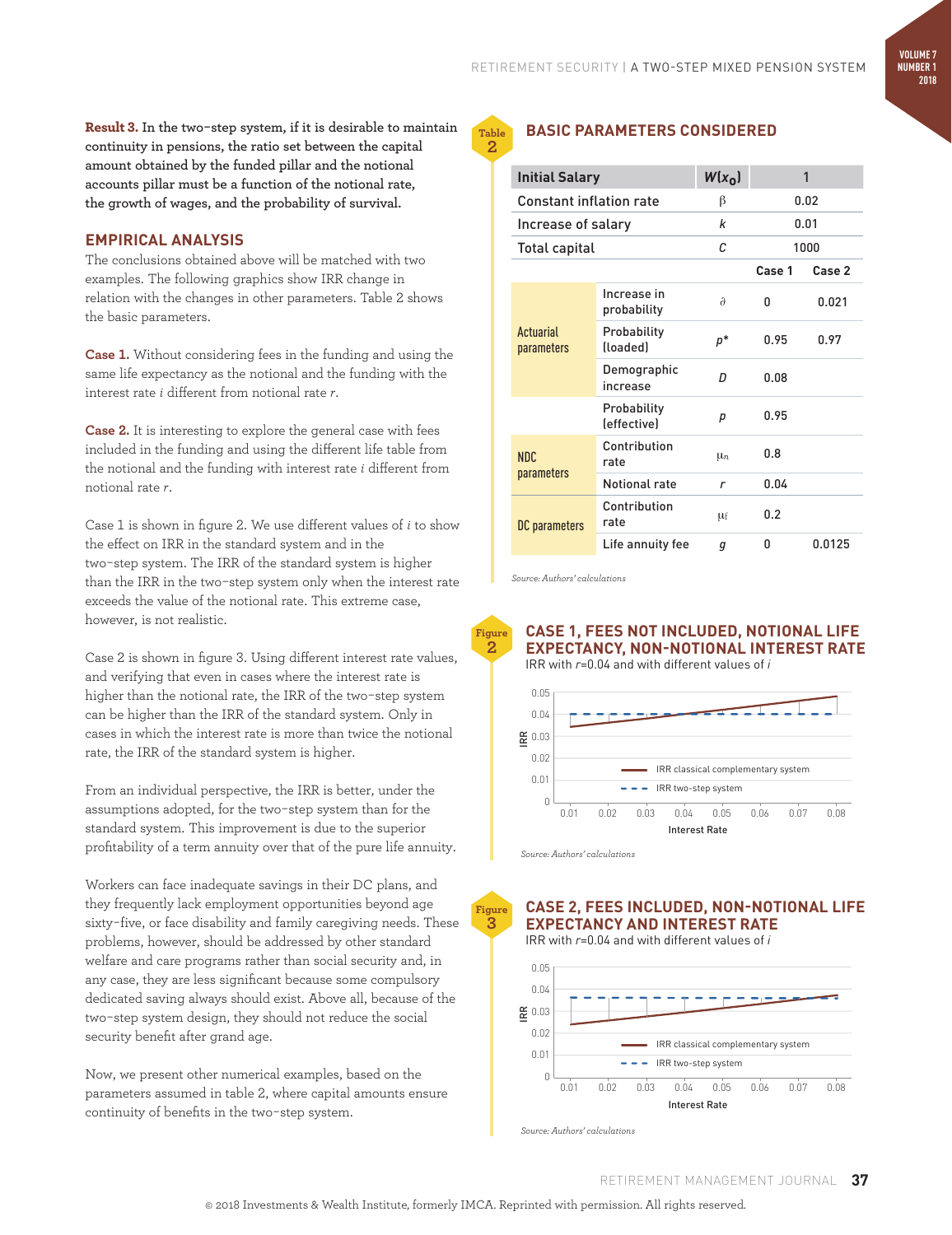**Figure 4**

#### **REDUCTION IN AMOUNT OF PENSIONS AS SURVIVABILITY PROBABILITY INCREASES**

First (at *xr*) and second pension (at *xg*) with *r*=0.02 and  $\beta$ =0.01 and different probabilities



#### **AMOUNTS OF PENSIONS INCREASE AS THE NOTIONAL RATE INCREASES FOR GIVEN VALUES OF SURVIVAL PROBABILITY AND INFLATION RATE**

First (at  $x_r$ ) and second pension (at  $x_q$ ) with  $\beta$ =0.01 and *P*=0.95 and different values of *r*



**Figure 6**

**Figure 5**

#### **PENSIONS ARE REDUCED IN VALUE AS INFLATION INCREASES, GIVEN SURVIVAL PROBABILITY AND NOTIONAL RATE**

First (at *xr*) and second pension (at *xg*) with *r*=0.02 and *P*=0.95 and different values of β



Figure 4 shows how the amounts of pensions are reduced as survival probability increases.

Figure 5 shows how the amounts of pensions increase as the notional rate increases for given values of survival probability and inflation rate.

Finally, figure 6 shows how pensions are reduced in value as the inflation rate increases, given the survival probability and notional rate. Note that in figure 6 the amount of pension at *xg* is constant.

#### **CONCLUDING REMARKS**

Commonly, the standard system has two pension schemes: a social security (PAYG albeit NDC), scheme, and a fully funded (compulsory) DC scheme. In a way, this setup represents well many advanced countries' pension arrangements. Many other countries, where social security DB schemes are prevalent and DC pension arrangements are complementary and voluntary, however, are marching toward that kind of total pension setup through continuous reforms.

All pension systems, however, are far away from having fully adapted to the increase of life expectancy that all nations have witnessed in past hundred years, just after social security was invented in continental Europe.

Our two-step model can be applied both in countries where DB or DC plans prevail, and above all in countries where social security is the dominant system providing retirement incomes. Our simulations are set under the restriction that resulting retirement incomes are at least as good as they were before the introduction of the two-step model.

Workers decide (within limits) when to retire, informed about the income they will obtain after retirement and until they reach grand age. This income would be paid as a term annuity against their lifelong savings, compulsorily, for that purpose. This funding arrangement preferably should be employersponsored, but it also could be strictly personal or mixed. In any case, it should be a DC plan. By being able to choose their retirement age, workers can avoid or cope better with risks of unemployment and the like at later ages. Once they reach the legal grand age, retirees will start receiving income from social security under an NDC PAYG scheme. This social security income fully or partly could replace the term annuity in that situation.

Our two-step system proposal tries to put pensions in line with the social, demographic, and economic reality of the twenty-first century. Its concept is simple, and amounts to a kind of reinvention of social security. We still consider ordinary retirement around age sixty-five, although workers should have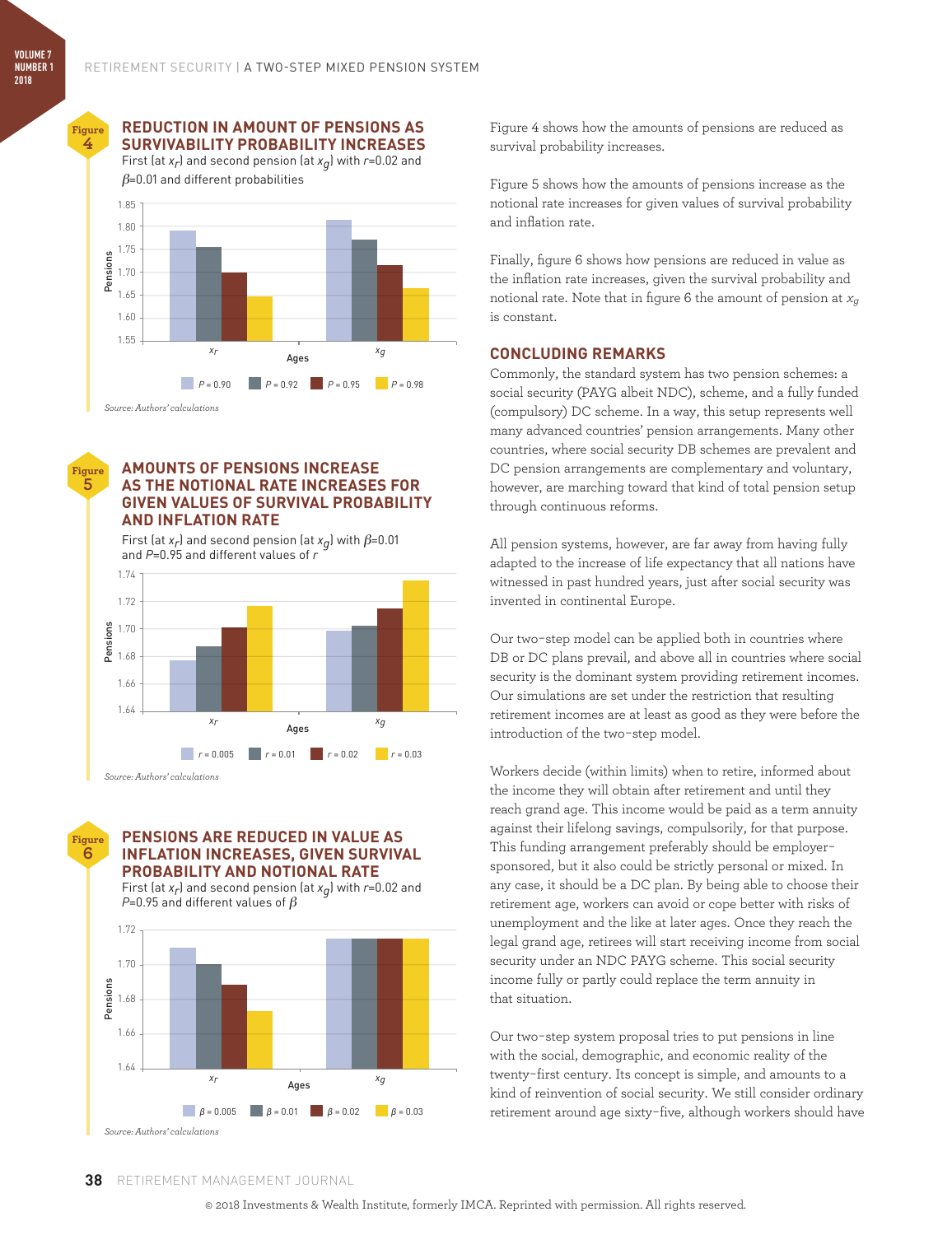the ability to decide when to retire or whether to retire at all, as long as they are aware of their savings to that point and how to handle term annuities until grand age, because social security would not begin before that point. This is why we call this total pension scenario the two-step system.

In the two-step mixed system, workers can choose their ordinary retirement age, at which time they will receive a term annuity equivalent to a retirement pension and stemming out of previously accumulated and dedicated saving. This freedom to choose helps to accommodate risky situations that workers may face at advanced ages as work opportunities shrink and health problems tend to become more acute. Later, at grand age, social security benefits will begin. At this point, it is important to realize that the introduction of the grand age deadline does not alter necessarily workers' capacity to quit the labor market, and it may actually favor later retirement by able workers.

Many factors may help to decide how the grand age should be set. Using biometric criteria, the remaining life years at age sixty-five in 1900, should be equivalent in most advanced countries, to more than eighty years. This analysis was based on more conservative estimates, but historical European social security systems originally did exactly this: protected workers from their grand age until death.

In our view, this arrangement is more effective and more efficient than standard pension practice everywhere. Because term annuities are cheaper than life annuities, they suffer from far less adverse selection, and they don't need longevity adjustments that are expensive.

Our numeric results show that the two-step system has a higher IRR than the standard system for workers, and that only under rather exceptional conditions would it be the otherwise. The economy also would profit because of the larger availability of long-term saving and more active mature workers. This is subject to identical savings efforts during working years to both systems.

When considering transitions from the standard system to the two-step system, we must remember that our simulations assume identical saving plus contribution efforts, equivalent to current ones in advanced societies. So transitional costs could be relatively small and easy to compensate with transitional benefits.

To ease transition from the standard system to the two-step system, some behavioral economics tricks can be used, besides transparency and awareness policy. Individuals must be led to "think slow" (Kahneman 2011) about the role social security plays in insuring them during their later years. That's why in

the two-step system, social security must come last. This frees individuals from insuring themselves against the longevity risk that occurs after grand age. Education about longevity, insurance, and pensions is fundamental to the successful transition from the current situation to the two-step system.

For social security, the two-step system provides short-term benefit first, and a long-term sustainable solution after some time. Year after year, the obligation of social security will shrink as more workers enter the new system and their benefit years begin at grand age, not before. Some baby boomers even could be part of this transition, if the new system is adopted. On the other hand, the first-step DC scheme is sustainable by definition, even if some of its parameters may need to be adjusted with time as longevity increases and its term benefits have to be kept adequate with time. DB schemes also could fit this pattern, although sustainability would be more expensive to obtain than with DC schemes. DB schemes, however, are clearly in retreat and should not be privileged in this kind of transition.

Another concern is who to let move from the standard system to the two-step system. Many alternatives exist, but they share a dividing age line among current workers. However, a crucial element appears in this scenario. That is the fact that the NDC social security life annuity could well be higher than the DB social security it would replace.

Lastly, but not least important is the question of where to place the grand age. The grand age is the cornerstone of the two-step system design and almost everything depends on its choice. To reassure the reader, we aren't saying that the grand age should be set at eighty or older. In fact, in our computations, this age has been set at seventy-five. Two other things are important about this variable. First, it should be set so that the aggregate balance of the NDC social security scheme, that continues to be of a PAYG nature, reaches and keeps a proper balance between its income and expenditure flows over time. Second, and closely related to the previous one, this age should be regularly reassessed to keep proper relation to life expectancy.

Comparing a full replacement of a PAYG social security system with a fully funded DC social security system, this reinvention of social security entailed by the two-step mixed system promises far lower transitional costs and has an easy-to-understand rationale, if properly explained.

As we have shown, the two-step mixed system has a superior efficiency to the standard mixed system, which means that part of the transition costs can be paid for more easily. The details of more developed transition paths and strategies are left for further research by the authors.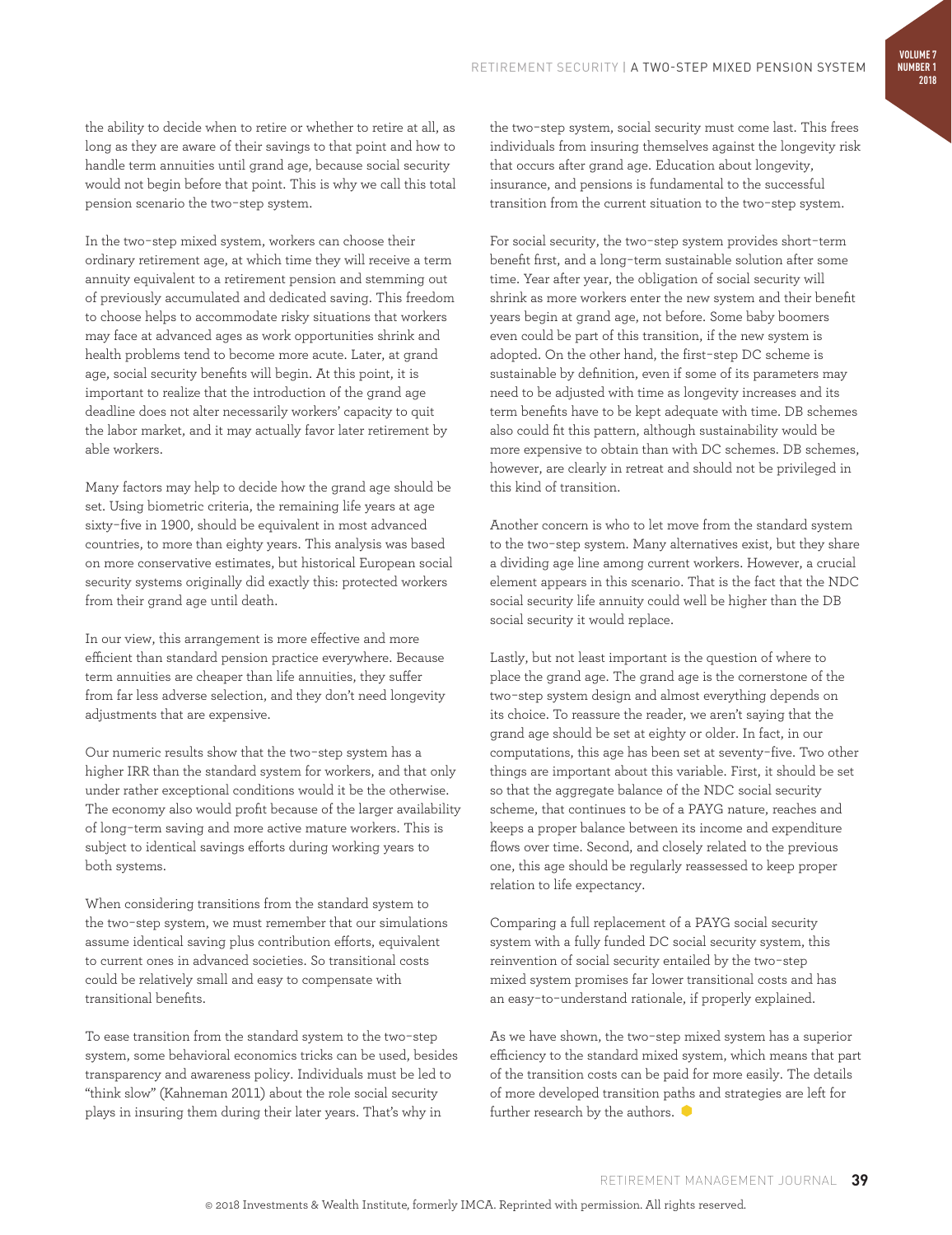#### **ACKNOWLEDGMENTS**

**VOLUME 7 NUMBER 1 2018**

> We would like to thank Professor Arun Muralidhar for his kindness advising us to send a previous version of this paper to the *Retirement Management Journal* and two anonymous referees for their careful reading of the paper and their suggestions, both technical and non-technical, that have helped to greatly improve the paper. All remaining shortcomings are our own responsibility. None of the institutions to which the authors are affiliated bear any responsibility for the opinions and contents contained in this paper, which are of an exclusively academic nature.

> *Inmaculada Domínguez Fabián, PhD, is an associate professor of finance and economics at the University of Extremadura. Contact her at idomingu@unex.es.*

*Pierre Devolder, PhD, is a professor at Catholic University of Louvain and the Institute of Statistics, Biostatistics, and Actuarial Science. Contact him at pierre.devolder@uclouvrain.be.*

*Francisco del Olmo García is an associate professor of applied economics at the Universidad de Alcalá. Contact him at Francisco.olmo@uah.es.*

*José A. Herce, PhD, is an associate director at Analistas Financieros Internacionales and chairman of the Experts Board at BBVA Pensiones. Contact him at jherce@afi.es.*

#### **ENDNOTES**

- 1. Notional accounts are designed to mimic a DC plan, where the pension depends on contributions and investment returns. Pension contributions are tracked in accounts that earn a rate of return. However, in notional accounts, the return that contributions earn is a notional one, set by the government, not the product of investment returns in the markets.
- 2. We have opted for a DC scheme instead of a DB scheme, but our design could be equally applicable to the latter. Everywhere, DC schemes are replacing DB because of their superior efficiency for the provider.
- 3. We refer to longevity as phenomenon and to all implied effects that longevity has over people's behavior. For example, and from a life cycle point of view, people with longer life expectancies tend to finish their studies later, which also tends to influence decisions such as the age of starting to work or the age of forming a family.
- 4. Taking into account their individual saving decisions and possibilities and based on their own circumstances, workers decide their retirement age knowing that their term annuity is determined by the achieved saving level. However, partial retirement (combined with part-time work) is an interesting option, and is compatible with the two-step system philosophy.

#### **REFERENCES**

- Blake, D., K. Dowd, and A. Cairns. 2008. Longevity Risk and the Grim Reaper's Toxic Tail. *Insurance: Mathematics and Economics* 42, no. 3 (June): 1,062–1,066.
- Domínguez, I., J. A. Herce, and F. del Olmo. 2018. Reinventing Social Security: Towards a Mixed Two-Steps Pension System. In Álvarez, J. (ed.). *Public Pension Systems: The Greatest Economic Challenge of the 21st Century*. Chapter 16. New York: Springer. Forthcoming.
- Finkelstein, A., and J. Poterba. 2004. Adverse Selection in Insurance Markets: Policyholder Evidence from the U.K. Annuity Market. *Journal of Political Economy* 112, no. 1 (February): 183–208.
- Galdeano, I., J. A. Herce, P. Aumente, E. Montesinos, T. Rodríguez, M. Romero, and M. Álvarez. 2018. Soluciones para la Jubilación. Naturaleza, Ventajas, Defensa y Fomento de las Rentas Vitalicias en España. UNESPA. http://www.unespa.es/notasdeprensa/ las-pensiones-espana-papel-las-rentas-vitalicias/ (in Spanish).
- Herce, J. A., I. Galdeano, E. Montesinos., N. Fernández, P. Aumente, T. Rodríguez, and M. Romero. 2017. Pensiones en Transición. AVIVA (April). //blog.institutoaviva.es/pensiones-en-transicionsistemas-de-pensiones/ (in Spanish).
- Herce, J. A., and F. del Olmo. 2013. Reinventar la Seguridad Social Asegurando la gran edad. In J. A. Herce (Dir.). *Pensiones: Una Reforma Medular* (pp. 191–209). Madrid: Fundación de Estudios Financieros & Círculo de Empresarios. https://www.fef.es/publicaciones/papelesde-la-fundacion/item/273-estudio-pensiones-una-reformamedular.html (in Spanish).
- Kahneman, D. 2011. *Thinking, Fast and Slow.* New York: Farrar, Straus, and Giroux.
- Mitchell, O., J. Poterba, M. Warshawsky, and J. Brown. 1999. New Evidence on the Money's Worth of Individual Annuities. *American Economic Review* 89, no. 5 (December): 1,299–1,318.
- Morales, M., and G. Larraín. 2017. The Chilean Electronic Market for Annuities (SCOMP): Reducing Information Asymmetries and Improving Competition. *The Geneva Papers* 42, no. 3: 389–405.
- Whitehouse, E. R., and A. Zaidi. 2008. Socio-Economic Differences in Mortality: Implications for Pensions Policy. OECD Social, Employment and Migration, OECD Publishing. Working Paper 71. https://www. oecd-ilibrary.org/social-issues-migration-health/socio-economicdifferences-in-mortality\_231747416062.